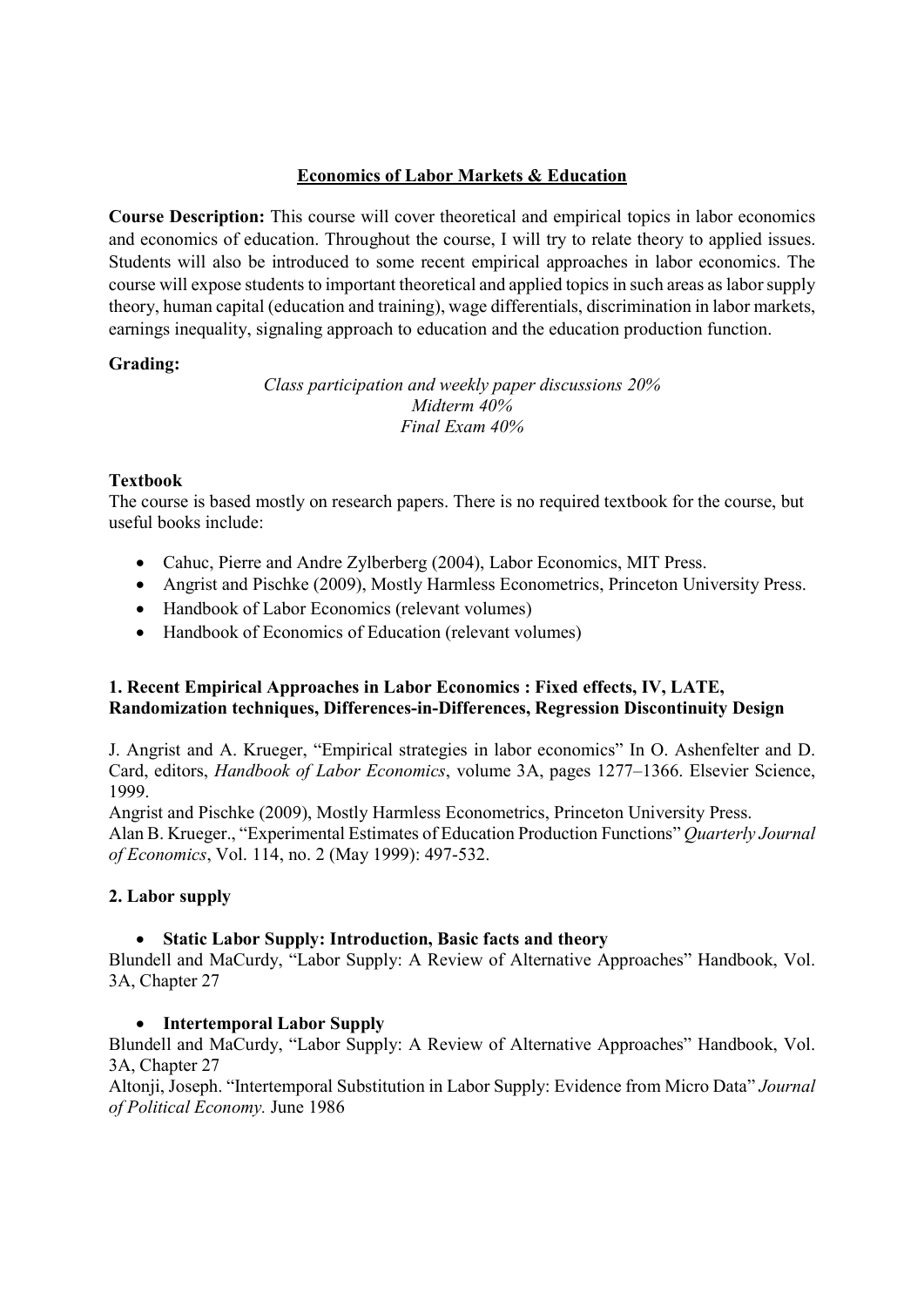MaCurdy, Thomas. "An Empirical Model of Labor Supply in a Life-Cycle Setting." Journal of Political Economy. December 1981.

Card, David "Intertemporal Labor Supply: An Assessment." NBER Working Paper #3602, January 1991.

## Empirical estimates of labor supply relationships

Angrist, J. D. and W. N. Evans (1998), "Children and Their Parents' Labour Supply: Evidence from Exogenous Variation in Family Size", The American Economic Review, 88(3), pp. 450-77. Gelbach, Jonah B. 2002. "Public Schooling for Young Children and Maternal Labor Supply." American Economic Review 92(1): 307-322.

Farber, Henry. "Is Tomorrow Another Day? The Labor Supply of New York City Cab Drivers" Journal of Political Economy 113(1), 2005 pp. 36-82.

## 3. Wage Inequality and Technology

DiNardo, J. and Pischke, J., "The Returns to Computer Use Revisited: Have Pencils Changed the Wage Structure Too?" Quarterly Journal of Economics 112, Feb. 1997, 291-303. Katz, Lawrence and Kevin M. Murphy. Changes in Relative Wages, 1963-1987: Supply and Demand Factors." Quarterly Journal of Economics 107 (February 1992): 35-78. Krueger, A., "How Computers Have Changed the Wage Structure: Evidence From Microdata, 1984-1989", Quarterly Journal of Economics, vol. 108, no. 1, February 1993, pp. 33-61 Katz, Lawrence. "Technological Change, Computerization, and the Wage Structure." Unpublished Manuscript, Department of Economics Harvard University. September 1999. Card, David and John E. DiNardo. "Skill-Based Technological Change And Rising Wage Inequality: Some Problems And Puzzles," Journal of Labor Economics, 2002, 20(4): 733

### 4. Discrimination

Altonji, Joseph and Rebecca Blank, "Race and Gender in the Labor Market," in Ashenfelter, O. and D. Card, eds., Handbook of Labor Economics, Vol. 3C. Amsterdam: Elsevier, 1999. Pager, Devah (2007) "The Use of Field Experiments for Studies of Employment Discrimination: Contributions, Critiques, and Directions for the Future," Annals of the American Academy of Political and Social Science 609: 104-133.

Goldin, Claudia and C. Rouse, "Orchestrating Impartiality: The Impact of Blind Auditions on the Sex Composition of Orchestras." American Economic Review 90(4), 2000, 715-41. Neal, Derek A. and William R. Johnson, "The Role of Premarket Factors in Black-White Wage Differences," Journal of Political Economy, 104(5), 1996, 869 – 895.

## 5. Returns to education (private and social): Theory and Empirics

J. Angrist and A. Krueger. "Does Compulsory School Attendance Affect Schooling and Earnings?" The Quarterly Journal of Economics, 106(4):979–1014, 1991. E. Duflo. "Schooling and Labor Market Consequences of School Construction in Indonesia: Evidence from an Unusual Policy Experiment" The American Economic Review, 91(4):795–813, 2001.